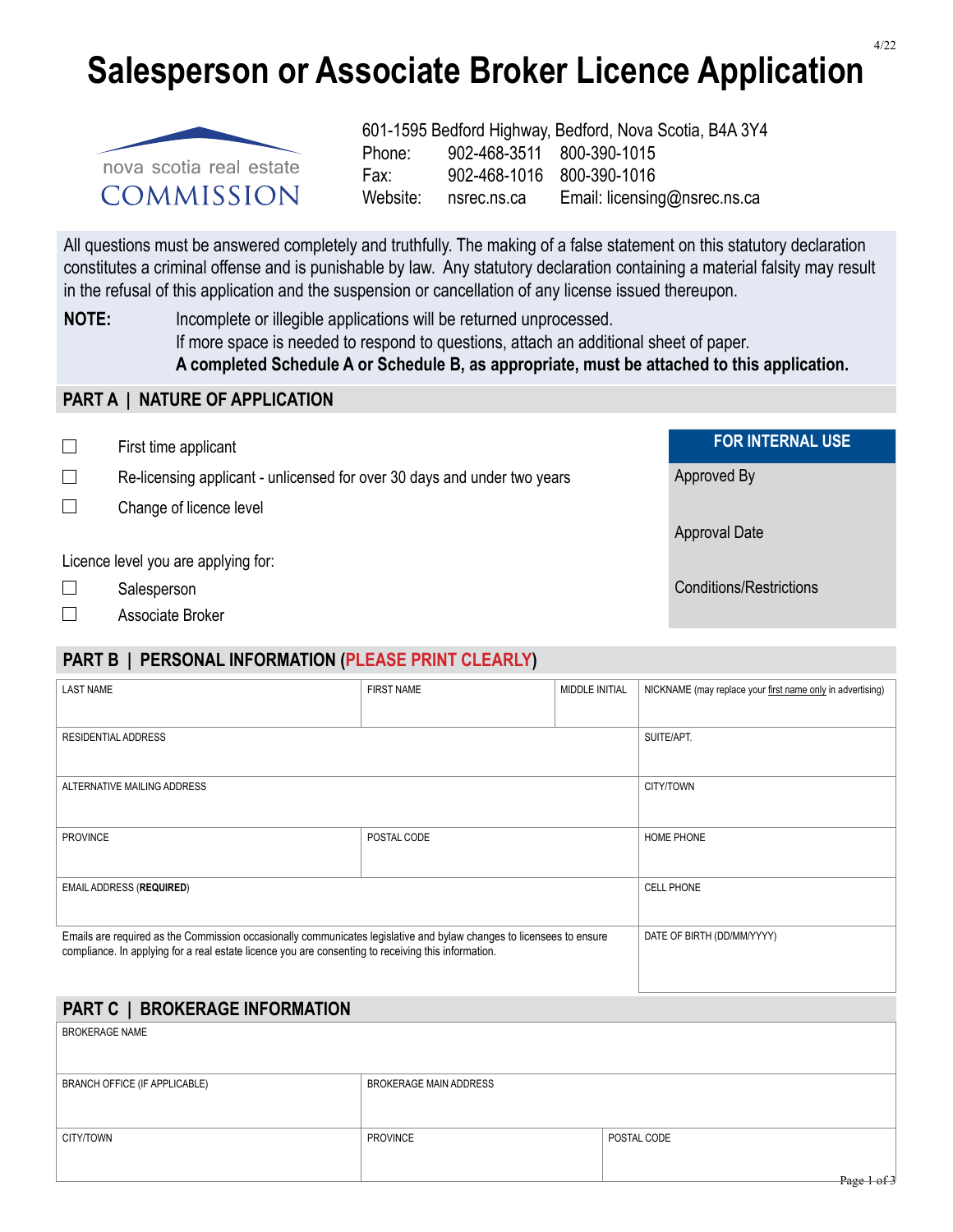|    | <b>PART D   QUESTIONNAIRE</b>                                                                                                                                                               |                                                                                                                              |                             |                              |                            |  |  |  |
|----|---------------------------------------------------------------------------------------------------------------------------------------------------------------------------------------------|------------------------------------------------------------------------------------------------------------------------------|-----------------------------|------------------------------|----------------------------|--|--|--|
| 1. | Have you had any licence or registration of any kind refused, suspended, or revoked?<br>Yes $\Box$ No                                                                                       |                                                                                                                              |                             |                              |                            |  |  |  |
|    |                                                                                                                                                                                             |                                                                                                                              |                             |                              |                            |  |  |  |
| 2. |                                                                                                                                                                                             | Will you be employed in any other business, occupation or profession?                                                        |                             | $\Box$ Yes $\Box$ No         |                            |  |  |  |
|    |                                                                                                                                                                                             |                                                                                                                              |                             |                              |                            |  |  |  |
| 3. |                                                                                                                                                                                             | Are there currently any pending or unpaid judgments or lawsuits against you (including Revenue Canada)? $\Box$ Yes $\Box$ No |                             |                              |                            |  |  |  |
|    |                                                                                                                                                                                             |                                                                                                                              |                             |                              |                            |  |  |  |
| 4. |                                                                                                                                                                                             | Are you a discharged bankrupt, awaiting discharge, or presently a party to bankruptcy proceedings?                           |                             | $\Box$ Yes $\Box$ No         |                            |  |  |  |
|    |                                                                                                                                                                                             |                                                                                                                              |                             |                              |                            |  |  |  |
| 5. | Have you ever been involved as an officer, director, or majority shareholder with a corporation that is bankrupt or presently a party to<br>$\Box$ Yes $\Box$ No<br>bankruptcy proceedings? |                                                                                                                              |                             |                              |                            |  |  |  |
|    |                                                                                                                                                                                             |                                                                                                                              |                             |                              |                            |  |  |  |
| 6. | Were you convicted of any offence under any law of any country, province, or state, or disciplined by any professional/ occupational body<br>or society?<br>$\Box$ Yes $\Box$ No            |                                                                                                                              |                             |                              |                            |  |  |  |
|    |                                                                                                                                                                                             |                                                                                                                              |                             |                              |                            |  |  |  |
| 7. | Were you licensed under a name other than the name that appears on this licensing form or taken educational courses under a different<br>$\Box$ Yes $\Box$ No<br>name?                      |                                                                                                                              |                             |                              |                            |  |  |  |
|    |                                                                                                                                                                                             |                                                                                                                              |                             |                              |                            |  |  |  |
|    |                                                                                                                                                                                             | 8. Are you legally able to work in Canada?                                                                                   |                             | $\Box$ Yes $\Box$ No         |                            |  |  |  |
|    |                                                                                                                                                                                             | PART E   EMPLOYMENT INFORMATION                                                                                              |                             |                              |                            |  |  |  |
|    | Name of Employer                                                                                                                                                                            | <b>Address of Employer</b>                                                                                                   | <b>Nature of Employment</b> | <b>Start Date</b><br>(MM/YY) | <b>End Date</b><br>(MM/YY) |  |  |  |
|    |                                                                                                                                                                                             |                                                                                                                              |                             |                              |                            |  |  |  |
|    |                                                                                                                                                                                             |                                                                                                                              |                             |                              |                            |  |  |  |
|    |                                                                                                                                                                                             |                                                                                                                              |                             |                              |                            |  |  |  |
|    |                                                                                                                                                                                             |                                                                                                                              |                             |                              |                            |  |  |  |
|    |                                                                                                                                                                                             |                                                                                                                              |                             |                              |                            |  |  |  |
|    |                                                                                                                                                                                             |                                                                                                                              |                             |                              |                            |  |  |  |
|    |                                                                                                                                                                                             |                                                                                                                              |                             |                              |                            |  |  |  |
|    |                                                                                                                                                                                             |                                                                                                                              |                             |                              |                            |  |  |  |
|    | PART F   ADDITIONAL INFORMATION                                                                                                                                                             |                                                                                                                              |                             |                              |                            |  |  |  |

 $\mathcal{L}_\mathcal{L} = \{ \mathcal{L}_\mathcal{L} = \{ \mathcal{L}_\mathcal{L} = \{ \mathcal{L}_\mathcal{L} = \{ \mathcal{L}_\mathcal{L} = \{ \mathcal{L}_\mathcal{L} = \{ \mathcal{L}_\mathcal{L} = \{ \mathcal{L}_\mathcal{L} = \{ \mathcal{L}_\mathcal{L} = \{ \mathcal{L}_\mathcal{L} = \{ \mathcal{L}_\mathcal{L} = \{ \mathcal{L}_\mathcal{L} = \{ \mathcal{L}_\mathcal{L} = \{ \mathcal{L}_\mathcal{L} = \{ \mathcal{L}_\mathcal{$ 

 $\mathcal{L}_\mathcal{L} = \mathcal{L}_\mathcal{L} = \mathcal{L}_\mathcal{L} = \mathcal{L}_\mathcal{L} = \mathcal{L}_\mathcal{L} = \mathcal{L}_\mathcal{L} = \mathcal{L}_\mathcal{L} = \mathcal{L}_\mathcal{L} = \mathcal{L}_\mathcal{L} = \mathcal{L}_\mathcal{L} = \mathcal{L}_\mathcal{L} = \mathcal{L}_\mathcal{L} = \mathcal{L}_\mathcal{L} = \mathcal{L}_\mathcal{L} = \mathcal{L}_\mathcal{L} = \mathcal{L}_\mathcal{L} = \mathcal{L}_\mathcal{L}$ 

 $\mathcal{L}_\mathcal{L} = \{ \mathcal{L}_\mathcal{L} = \{ \mathcal{L}_\mathcal{L} = \{ \mathcal{L}_\mathcal{L} = \{ \mathcal{L}_\mathcal{L} = \{ \mathcal{L}_\mathcal{L} = \{ \mathcal{L}_\mathcal{L} = \{ \mathcal{L}_\mathcal{L} = \{ \mathcal{L}_\mathcal{L} = \{ \mathcal{L}_\mathcal{L} = \{ \mathcal{L}_\mathcal{L} = \{ \mathcal{L}_\mathcal{L} = \{ \mathcal{L}_\mathcal{L} = \{ \mathcal{L}_\mathcal{L} = \{ \mathcal{L}_\mathcal{$